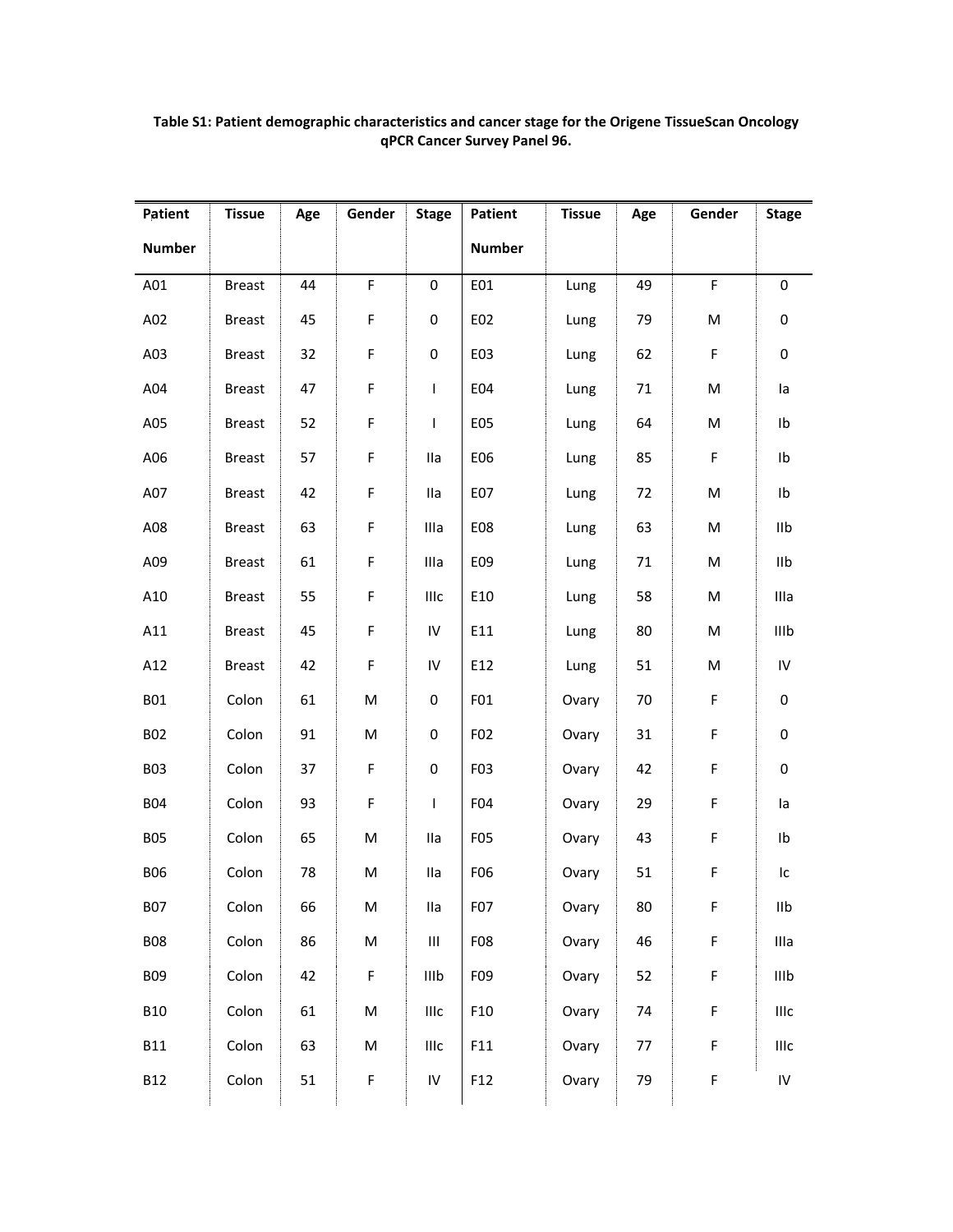| Kidney | 71     | M                                                                                                          | 0                                  | G01             | Prostat<br>$\mathsf{e}% _{0}\left( \mathsf{e}\right)$ | 68     | M                                                                                                          | 0                                                                                                                                                                                                                                                                                                                                                                                |
|--------|--------|------------------------------------------------------------------------------------------------------------|------------------------------------|-----------------|-------------------------------------------------------|--------|------------------------------------------------------------------------------------------------------------|----------------------------------------------------------------------------------------------------------------------------------------------------------------------------------------------------------------------------------------------------------------------------------------------------------------------------------------------------------------------------------|
| Kidney | 66     | M                                                                                                          | $\pmb{0}$                          | G02             | Prostat<br>${\bf e}$                                  | 65     | $\mathsf{M}% _{T}=\mathsf{M}_{T}\!\left( a,b\right) ,\ \mathsf{M}_{T}=\mathsf{M}_{T}\!\left( a,b\right) ,$ | $\pmb{0}$                                                                                                                                                                                                                                                                                                                                                                        |
| Kidney | 54     | F                                                                                                          | $\pmb{0}$                          | G03             | Prostat<br>$\mathsf{e}% _{t}\left( t\right)$          | 76     | M                                                                                                          | $\pmb{0}$                                                                                                                                                                                                                                                                                                                                                                        |
| Kidney | 52     | M                                                                                                          | $\mathsf I$                        | G04             | Prostat<br>$\mathsf{e}% _{t}\left( t\right)$          | $70\,$ | $\mathsf{M}% _{T}=\mathsf{M}_{T}\!\left( a,b\right) ,\ \mathsf{M}_{T}=\mathsf{M}_{T}\!\left( a,b\right) ,$ | $\overline{\phantom{a}}$                                                                                                                                                                                                                                                                                                                                                         |
| Kidney | 55     | F                                                                                                          | I                                  | G05             | Prostat<br>$\mathsf{e}% _{0}\left( \mathsf{e}\right)$ | 63     | $\mathsf{M}% _{T}=\mathsf{M}_{T}\!\left( a,b\right) ,\ \mathsf{M}_{T}=\mathsf{M}_{T}\!\left( a,b\right) ,$ | $\ensuremath{\mathsf{II}}$                                                                                                                                                                                                                                                                                                                                                       |
| Kidney | 52     | M                                                                                                          | I                                  | G06             | Prostat<br>$\mathsf{e}% _{t}\left( t\right)$          | $70\,$ | M                                                                                                          | $\ensuremath{\mathsf{II}}$                                                                                                                                                                                                                                                                                                                                                       |
| Kidney | 57     | F                                                                                                          | $\ensuremath{\mathsf{II}}$         | G07             | Prostat<br>$\mathsf{e}% _{0}\left( \mathsf{e}\right)$ | $71\,$ | M                                                                                                          | $\ensuremath{\mathsf{II}}\xspace$                                                                                                                                                                                                                                                                                                                                                |
| Kidney | 59     | M                                                                                                          | $\ensuremath{\mathsf{III}}\xspace$ | G08             | Prostat<br>$\mathsf{e}% _{t}\left( t\right)$          | 56     | M                                                                                                          | $\ensuremath{\mathsf{II}}$                                                                                                                                                                                                                                                                                                                                                       |
| Kidney | 37     | M                                                                                                          | $\ensuremath{\mathsf{III}}\xspace$ | G09             | Prostat<br>$\mathsf{e}% _{t}\left( t\right)$          | 63     | $\mathsf{M}% _{T}=\mathsf{M}_{T}\!\left( a,b\right) ,\ \mathsf{M}_{T}=\mathsf{M}_{T}\!\left( a,b\right) ,$ | $\ensuremath{\mathsf{II}}$                                                                                                                                                                                                                                                                                                                                                       |
| Kidney | 64     | M                                                                                                          | $\ensuremath{\mathsf{III}}\xspace$ | G10             | Prostat<br>$\mathsf{e}% _{t}\left( t\right)$          | 53     | $\mathsf{M}% _{T}=\mathsf{M}_{T}\!\left( a,b\right) ,\ \mathsf{M}_{T}=\mathsf{M}_{T}\!\left( a,b\right) ,$ | Ш                                                                                                                                                                                                                                                                                                                                                                                |
| Kidney | 70     | ${\sf M}$                                                                                                  | IV                                 | G11             | Prostat<br>$\mathsf{e}% _{t}\left( t\right)$          | 65     | $\mathsf{M}% _{T}=\mathsf{M}_{T}\!\left( a,b\right) ,\ \mathsf{M}_{T}=\mathsf{M}_{T}\!\left( a,b\right) ,$ | Ш                                                                                                                                                                                                                                                                                                                                                                                |
| Kidney | 51     | M                                                                                                          | IV                                 | G12             | Prostat<br>$\mathsf{e}% _{0}\left( \mathsf{e}\right)$ | 61     | M                                                                                                          | $\ensuremath{\mathsf{III}}\xspace$                                                                                                                                                                                                                                                                                                                                               |
| Liver  | 81     | $\mathsf{M}% _{T}=\mathsf{M}_{T}\!\left( a,b\right) ,\ \mathsf{M}_{T}=\mathsf{M}_{T}\!\left( a,b\right) ,$ | $\pmb{0}$                          | H01             | Thyroid                                               | 30     | F                                                                                                          | $\pmb{0}$                                                                                                                                                                                                                                                                                                                                                                        |
| Liver  | 86     | ${\sf M}$                                                                                                  | 0                                  | H <sub>02</sub> | Thyroid                                               | 68     | $\mathsf F$                                                                                                | $\pmb{0}$                                                                                                                                                                                                                                                                                                                                                                        |
| Liver  | 33     | F                                                                                                          | $\pmb{0}$                          | H03             | Thyroid                                               | 46     | $\mathsf F$                                                                                                | $\pmb{0}$                                                                                                                                                                                                                                                                                                                                                                        |
| Liver  | 79     | M                                                                                                          | $\mathsf I$                        | H04             | Thyroid                                               | 15     | F                                                                                                          | $\begin{array}{c} \rule{0pt}{2.5ex} \rule{0pt}{2.5ex} \rule{0pt}{2.5ex} \rule{0pt}{2.5ex} \rule{0pt}{2.5ex} \rule{0pt}{2.5ex} \rule{0pt}{2.5ex} \rule{0pt}{2.5ex} \rule{0pt}{2.5ex} \rule{0pt}{2.5ex} \rule{0pt}{2.5ex} \rule{0pt}{2.5ex} \rule{0pt}{2.5ex} \rule{0pt}{2.5ex} \rule{0pt}{2.5ex} \rule{0pt}{2.5ex} \rule{0pt}{2.5ex} \rule{0pt}{2.5ex} \rule{0pt}{2.5ex} \rule{0$ |
| Liver  | 58     | F                                                                                                          | $\mathsf I$                        | H05             | Thyroid                                               | 28     | $\mathsf F$                                                                                                | $\sf I$                                                                                                                                                                                                                                                                                                                                                                          |
| Liver  | 66     | M                                                                                                          | $\mathsf I$                        | H06             | Thyroid                                               | 39     | $\mathsf F$                                                                                                | I                                                                                                                                                                                                                                                                                                                                                                                |
| Liver  | 63     | F                                                                                                          | $\sf II$                           | H07             | Thyroid                                               | 57     | $\mathsf{M}% _{T}=\mathsf{M}_{T}\!\left( a,b\right) ,\ \mathsf{M}_{T}=\mathsf{M}_{T}\!\left( a,b\right) ,$ | $\sf II$                                                                                                                                                                                                                                                                                                                                                                         |
| Liver  | 68     | M                                                                                                          | $\sf II$                           | H08             | Thyroid                                               | 74     | $\mathsf{M}% _{T}=\mathsf{M}_{T}\!\left( a,b\right) ,\ \mathsf{M}_{T}=\mathsf{M}_{T}\!\left( a,b\right) ,$ | $\sf II$                                                                                                                                                                                                                                                                                                                                                                         |
| Liver  | 62     | F                                                                                                          | $\sf II$                           | H <sub>09</sub> | Thyroid                                               | 76     | F                                                                                                          | $\ensuremath{\mathsf{III}}\xspace$                                                                                                                                                                                                                                                                                                                                               |
| Liver  | $71\,$ | M                                                                                                          | Illa                               | H10             | Thyroid                                               | 52     | F                                                                                                          | $\ensuremath{\mathsf{III}}\xspace$                                                                                                                                                                                                                                                                                                                                               |
|        |        |                                                                                                            |                                    |                 |                                                       |        |                                                                                                            |                                                                                                                                                                                                                                                                                                                                                                                  |